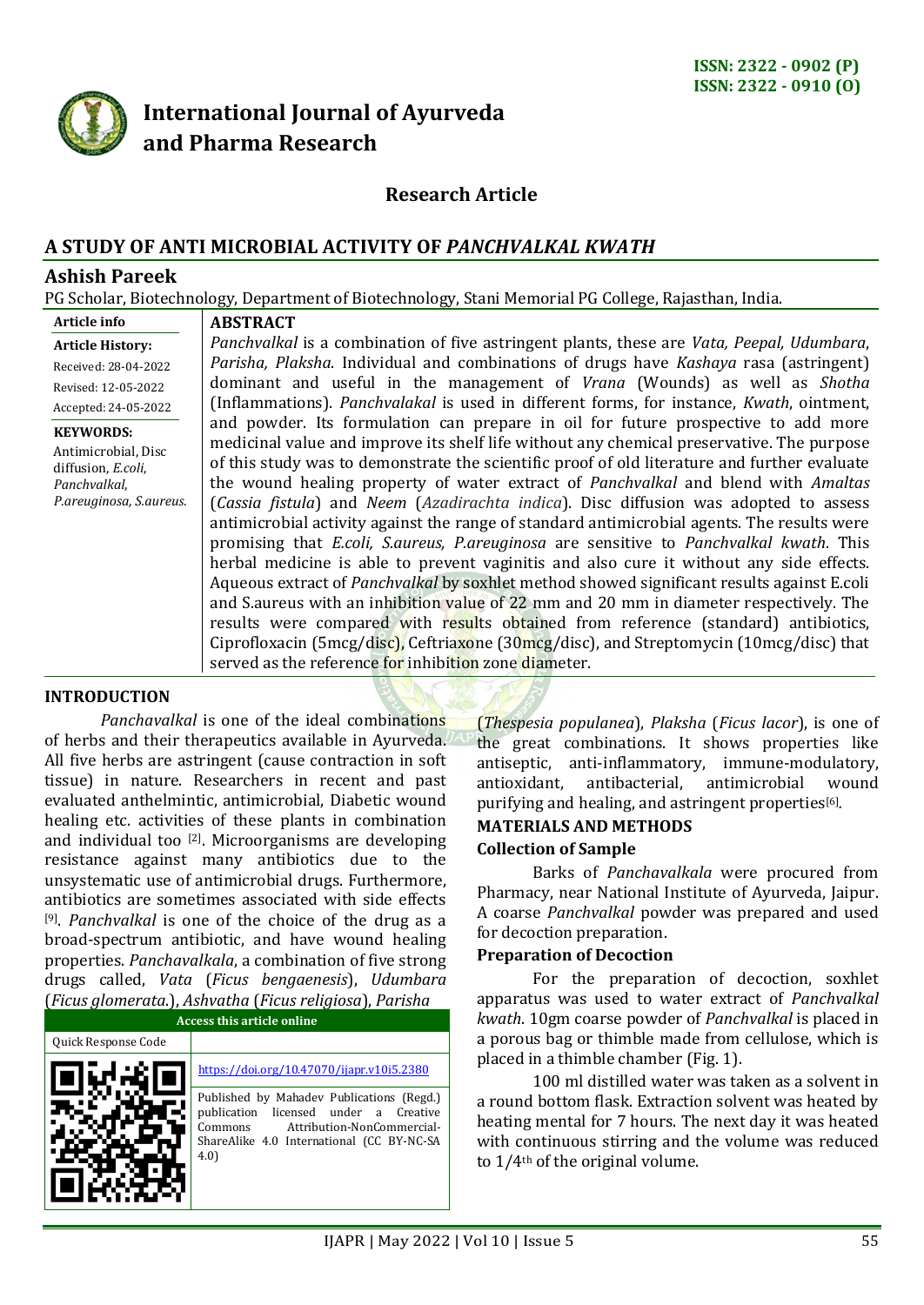#### **Micro organisms**

Antibacterial activity of the sample was encountered with the below mentioned specified organisms:

- 1. *Escherichia coli* (gram-negative)
- 2. *Staphylococcus aureus* (gram-positive)
- 3. *Pseudomonas areuginosa* (gram-negative)

#### **Culture Medium**

**Mueller Hinton Agar Composition:** Beef infusion (300g/lit), Casein acid hydrolysate (17.5g/lit), Starch (1.5g/lit) and Agar (17g/lit). The final pH at 25℃ was maintained at 7.3±0.1.

#### **Culture conditions**

24 hours old cultures of all these organisms were inoculated in sterile broths and incubated at 37℃.

### **Anti Microbial Assay**

Sterile Mueller Hinton Agar Media was used for the antimicrobial susceptibility test. 20 ml sterile medium was poured aseptically into sterile plates and allowed to solidify. Then 0.5 ml of culture was inoculated by sterile micropipette on the center of solidified agar plates and spread by L-shape spreader **FIGURES**

aseptically. After solidification of the medium, wells were made by the puncture of the gel with the help of a Sterile 10 ml syringe and 0.3 ml of plant extract was inoculated. Three different groups of standard antibiotic discs (HiMedia) were directly placed on the Mueller Hinton agar surface and pressed with the help of sterile forceps aseptically. For proper diffusion, plates were placed in the refrigerator for 20-25 minutes. Then plates were incubated at 37℃ for 24 hours. After 24 hours of microbial growth, zone of inhibition was measured with Himedia zone scale. Streptomycin (10mcg/disc), Ciprofloxacin (5mcg/ disc), and Ceftriaxone (30mcg/disc) standard discs were used as reference antibiotics.

#### **RESULTS AND DISCUSSION**

Antibacterial sensitivity was performed for sample *Panchavalkal* on Mueller Hinton against *E. coli, S. aureus,* and *P.areuginosa* by well diffusion method; Following were the results obtained using streptomycin (10mcg), ciprofloxacin (5mcg), ceftriaxone (30mcg) as positive control.



 **Fig.1: Soxhlet apparatus Fig. 2:** *Panchvalakal* **showing 16 mm ZOI against P.areuginosa**





 **Fig. 3:** *Panchvalkal* **Showing 22 mm ZOI against** *E.coli* **Fig. 4:** *Panchvalkal* **showing ZOI 20 mm against S.aureus**